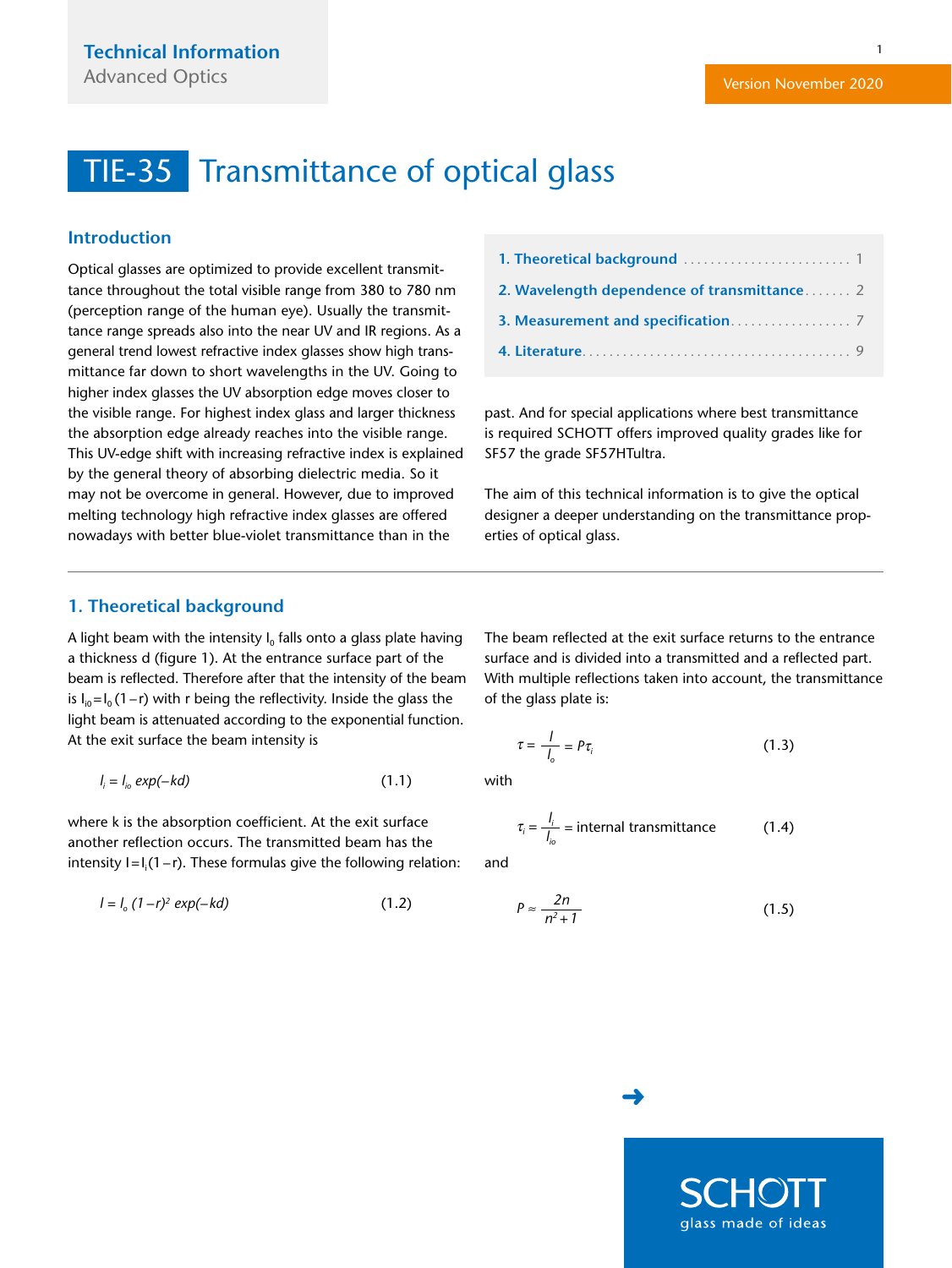<span id="page-1-0"></span>P is called the "reflection factor" and has been derived from Fresnel's formula which describes the relation between the reflectivity r and the refractive index n. The used formulae for P is an approximation under the assumption that the absorption of optical glass is usually small in the relevant visible spectral range. More details can be found in [1]. Taking the refractive index range of optical glass from 1.4 to 2.1 the reflection factor P ranges from 0.92 to 0.75.

The transmittance is thickness dependent. If the internal transmittance  $\tau_{11}$  of a plate with thickness d<sub>1</sub> is known, it is possible to calculate the internal transmittance  $\tau_{i2}$  of a plate with a thickness  $d_2$ :

$$
\tau_{i2} = \tau_{i1}^{(d_2/d_1)} \tag{1.6}
$$



**Fig. 1:** Change in the intensity of a light beam passing through a glass plate [2].

### **2. Wavelength dependence of transmittance**

The transmittance of an optical glass is inversely proportional to its spectral absorption. The absorption bands of a glass are closely related to its dispersion behavior.

The dispersion is a measure of the change of the refractive index with wavelength. Dispersion can be explained by applying the electromagnetic theory to the molecular structure of matter. If an electromagnetic wave impinges on an atom or a molecule the bound charges vibrate at the frequency of the incident wave.

The bound charges have resonance frequencies at certain wavelengths. A plot of the refractive index n as a function of the wavelength for fused silica can be seen in figure 2. In the main spectral transmittance region the refractive index increases towards shorter wavelength. The dotted line shows the absorption coefficient k as a function of the wavelength.

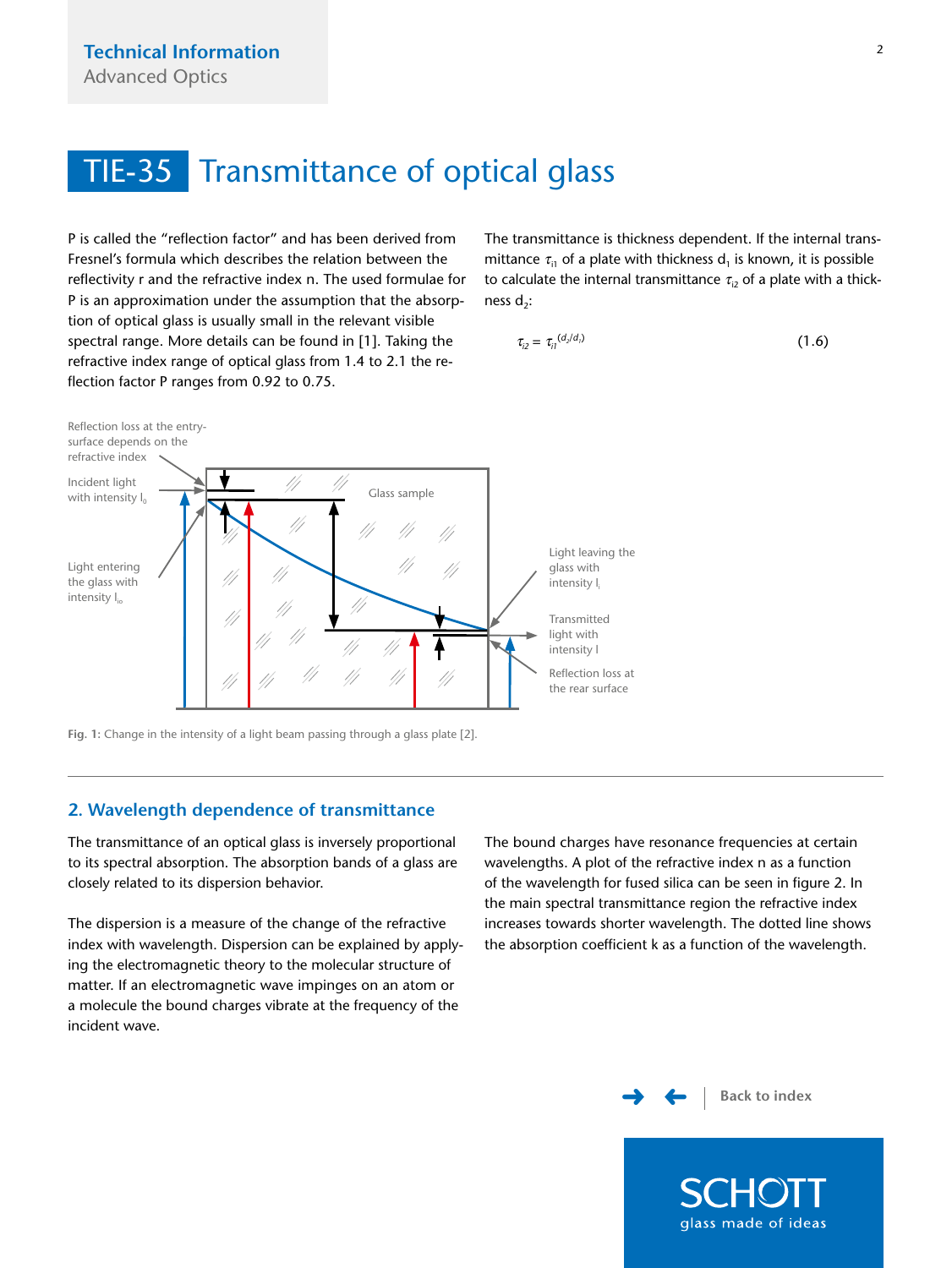<span id="page-2-0"></span>

Fig. 2: Measured optical constants of fused silica (SiO<sub>2</sub> glass). The influence of the UV-edge on the refractive index is clearly visible [2].



0.6 0.7 0.8  $0<sup>9</sup>$ 1

Regions of strong dispersion, with steep slopes in the refractive index curve, correspond to absorption bands, this can be clearly seen in figure 2. If for example the UV transmittance edge (short wavelength edge) of the glass is shifted to shorter wavelengths, meaning that the glass has a good transmittance in the blue and near UV region, the dispersion of the glass in the visible (the slope of the n( $\lambda$ ) curve) is very low. This is valid for low refractive index glasses. In high refractive index glasses the UV edge of the transmittance curve is shifted to longer wavelengths, therefore the refractive index in the visible is much higher and the slope (dispersion) much steeper. It is useful to note that the refractive index, dispersion and transmittance are tightly connected.

Figure 3 shows the internal transmittance of a typical SCHOTT N-BK7® sample. Between 400 nm and 1060 nm the internal transmittance is higher than 99% for a 25 mm thick sample. In the ultraviolet (UV) and infrared (IR) wavelength range (below 400 nm and over 1060 nm wavelength for SCHOTT N-BK7®) the transmittance decreases rapidly due to absorption effects.

#### **2.1 UV transmittance**

The UV Transmittance characteristic is mostly influenced by heavier elements in the glass composition (like e.g. lead, barium, niobium, titanium, lanthanum), melting technology and/or residual impurities. These heavier elements are necessary to achieve a high refractive index but decrease the transmittance in the blue region. Therefore high refractive index glasses in bigger thickness often show a yellowish color.

**SCHOTT N-BK7®, 10 mm Thickness**

Nevertheless there are differences in the characteristic of the UV transmittance edge depending on which heavy elements are used in the glass composition. For example lead containing SF glasses exhibit a better transmittance in the blue spectral region compared to N-SF glass types were lead was substituted by titanium or niobium. The melting process also influences the transmittance characteristics of a glass, for example platinum parts in the melting tank could be the source for platinum impurities in the glass leading to a weaker UV transmittance. Modern melting techniques aiming for the reduction of platinum contact with the melt therefore lead to better transmittance characteristics.

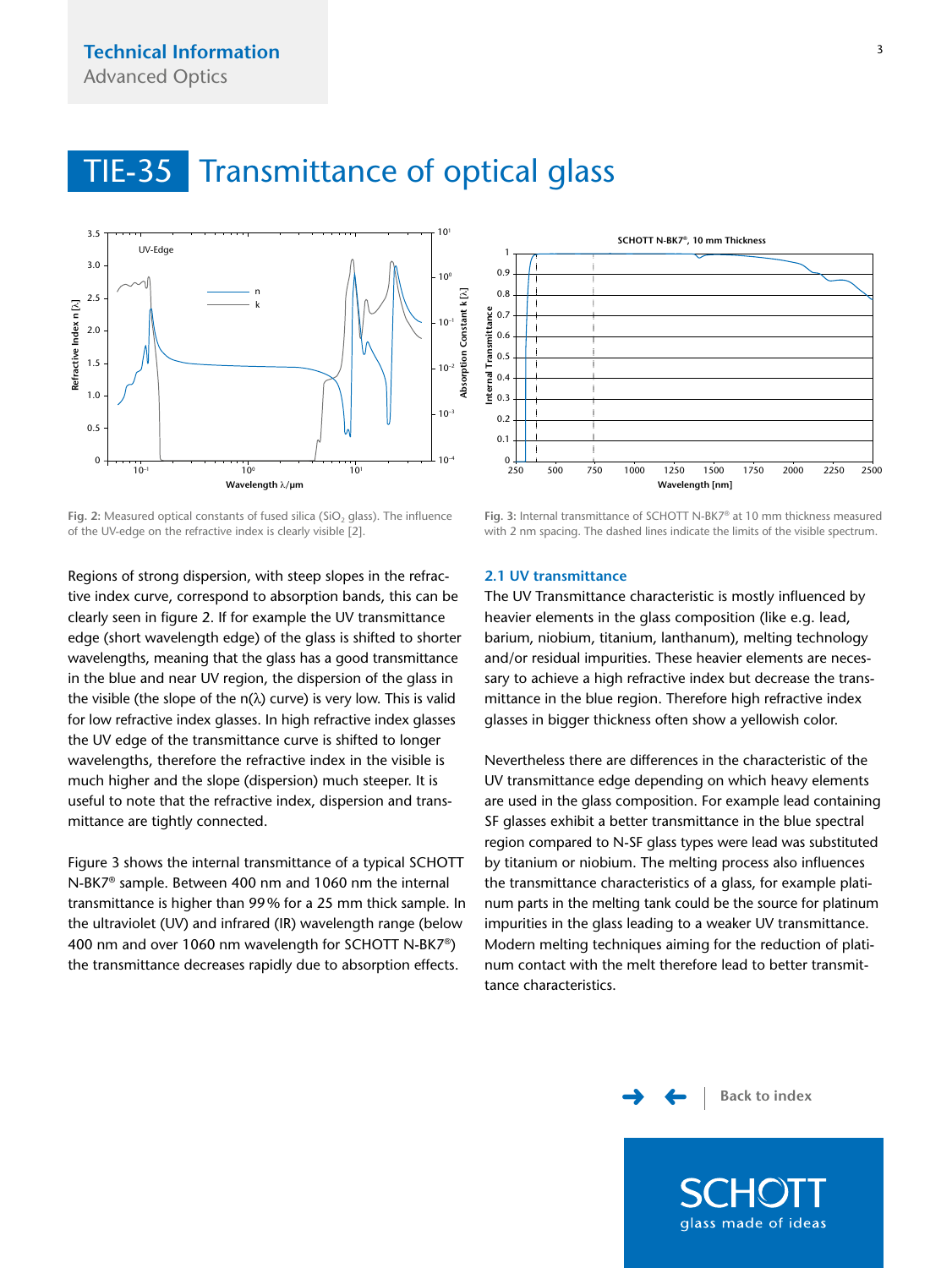<span id="page-3-0"></span>Therefore it is also possible that the transmission of the eco versions of a heavy flint (N-SF) exhibits a higher transmission than the lead-containing version in the blue area if the N-SF version is continuously produced in a tank, due to it's high demand in mass markets and its lead containing equivalence glass type has to be discontinuously produced in the pot, as it has been observed with N-SF14/SF14 and N-SF11/SF11. The simple rule that the eco version of a heavy flint always exhibits a lower transmission in the blue area is therefore only valid if both versions are continuously produced under similar conditions.

The UV transmittance edge does not only depend on the composition of the glass but also on the thickness. With an increasing thickness the transmittance edge is shifted to longer wavelengths. Figure 4 shows a comparison of the internal transmittance near the UV edge between different refractive indices, different composition and material thickness.



**Fig. 4:** Catalog internal transmittance data of N-PK52A, N-SF57 and SF57 in different thickness.

It should also be noted that increasing temperatures slightly shift the UV edge to longer wavelengths due to broadening of the UV absorption bands.

The UV transmission is important for microlithography applications. Optical glasses with excellent homogeneity and transmittance at 365 nm are for example FK5HTi, LLF1HTi and LF5HTi with transmittance >99% at 10 mm thickness.

### **2.2 Infrared transmittance**

The transmittance of optical glasses is in general high in the visible and at wavelengths up to 1970 nm. The infrared transmittance is influenced by the OH content in the glass. A first small absorption usually can be found at 1450 nm. The main OH absorption band is sensitive to the atomic surrounding and typically occurs between 2.9 µm and 4.2 µm. Figure 5 shows the infrared internal transmittance of SCHOTT N-BK7® as an example. The sudden decreases in the transmission indicate absorption bands. The standard transmittance data in the optical glass datasheets covers only a five wavelengths above 700 nm: 1060 nm, 1530 nm, 1970 nm, 2325 nm and 2500 nm. The short wave infrared (SWIR) spectral band is located between the visible and the thermal infrared. Based on the existing data all SCHOTT optical glasses can be used in the 0.9 to 1.7 µm SWIR spectral range. Regarding a definition of the SWIR range up to 3 to 4 µm, most of the optical glasses have a low transmittance above 2 µm. Nevertheless, fluorophosphate optical glasses offer excellent transmittance even up to 4 µm [3].



**Fig. 5:** Infrared internal transmittance curve of SCHOTT N-BK7®

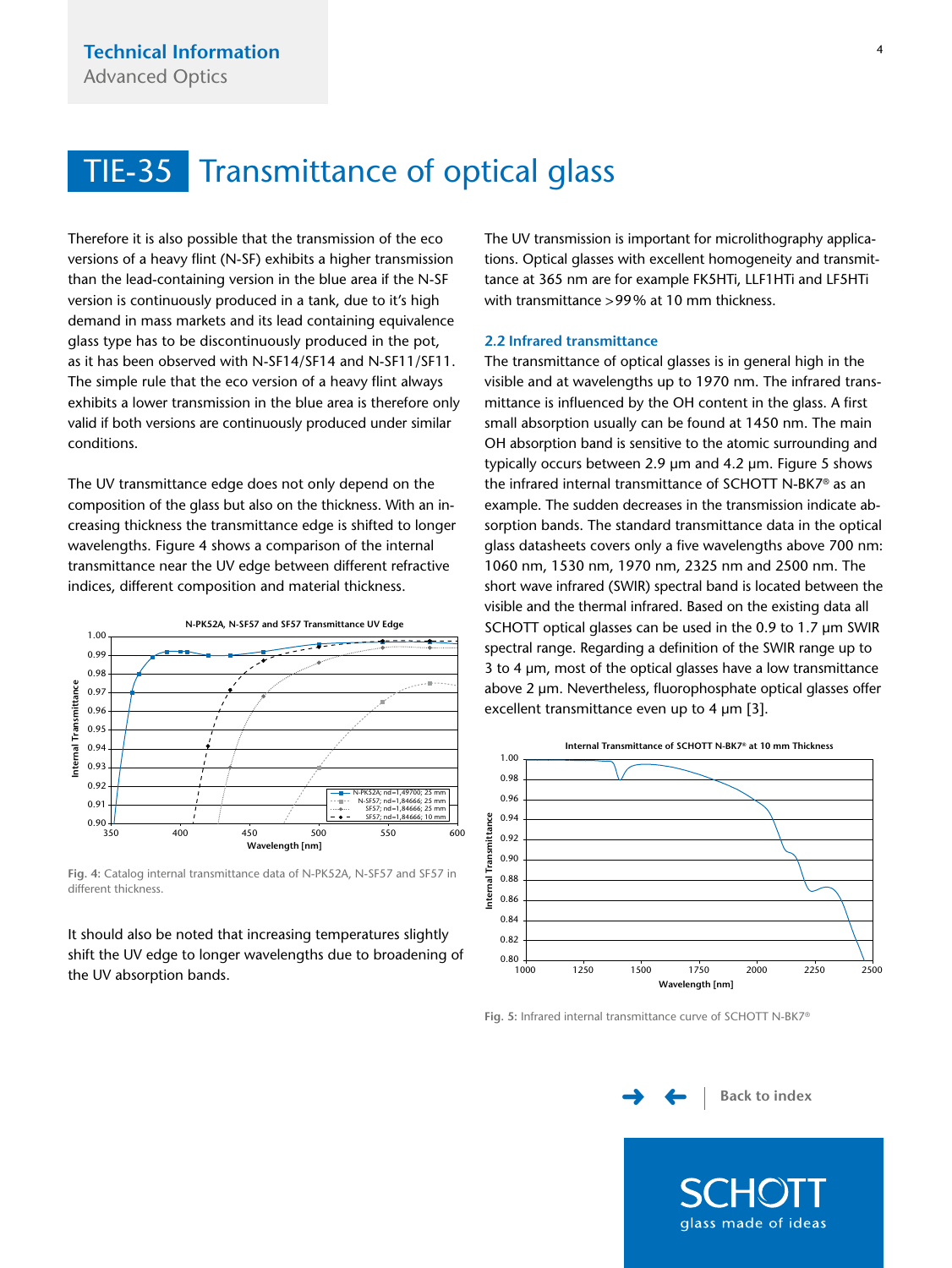<span id="page-4-0"></span>Figure 6 shows high resolution transmittance measurements of N-FK51A, N-PK52A, N-BK10, N-FK58 XLD and N-PK51 at 2 mm sample thickness in the spectral range from 2.5 µm to 7.5 µm. The transmittance of the N-BK10 strongly degrades beyond 2.5 µm reflecting the usual behaviour of optical glass in the IR range. Nevertheless, it might be surprising to find that the fluoro-phosphate glass types show a much wider transmittance range in the IR up to 4 µm. The N-FK58 XLD shows the highest transmittance among the tested glasses.



**Fig. 6:** Internal Transmittance of N-FK58XLD, N-PK51, N-FK51A, N-PK52A and N-BK10 in comparison at 2 mm thickness

The infrared transmittance is very sensitive to different melting techniques. The IR transmittance in the datasheet reflects typical values that might not be achieved always. Please tell your SCHOTT sales contact person in advance if special transmittance characteristics in the infrared region are relevant for your product.

### **2.3 Solarization**

Electromagnetic radiation influences the transmittance of a glass depending on glass type and the wavelength of radiation. The influence of visible and UV radiation (less than 380 nm wavelength) on glass is called solarization. The UV radiation generates color-centers in the glass leading to a reduced transmittance. The solarization behavior of optical glass can be investigated by irradiation with a xenon or mercury lamp, or with UV lasers.

Glasses with low UV transmittance – e.g. with a high lead content (F and SF types) – normally have small solarization effects. Several crown glasses with a higher ultraviolet transmittance change their UV-transmittance edge: PSK, BK, K, ZK, BAK, SK and LaK. The steepness of the transmittance edge becomes smaller. This effect can be reversed at higher temperatures (the higher the temperature the faster the effect will be reversed).

Figure 7 shows the solarization behavior of several optical glasses. The samples were irradiated with an UV lamp (HOK Hg lamp, maximum at 365 nm) for about 15 hours at a distance of 7 cm. The diagram on top of figure 7 shows the transmittance before irradiation measured at 10 mm thickness. The diagram on the bottom of figure 7 shows the transmittance loss as a function of wavelength for the 5 glasses displayed.

The transmittance loss is highest at shorter wavelength. SCHOTT N-BK7® shows a transmittance loss of maximum 5% around 320 nm. FK5HTi has a transmittance loss of less than 2% with a maximum at smaller wavelength reflecting the better UV transmittance. N-FK58 XLD very surprisingly shows extremely low transmittance loss of less than 0.5% over the complete spectrum with almost no effect above the measurement noise.

The high refractive index glasses N-SF8 and N-LASF44 in figure 7 show lower absolute transmission losses. The maximum is around 1.5% for N-LASF44. N-SF8 shows almost no transmittance loss. It is worth noting that the transmission loss of N-LASF44 covers a much broader wavelength range up to 800 nm in comparison to the other glasses. More curves can be found in [4].

Paper [4] also discusses solarization experiments with femtosecond laser irradiation. These experiments were done at the Laser Zentrum Hannover using a titanium-sapphire solid state laser with 150 fs pulses at a wavelength of 387.5 nm and 1 kHz repetition rate. Several optical glasses from SCHOTT were irradiated with increasing power density from 0.15 W/mm2 to 19.56 mW/mm2. N-FK58XLD showed a very high stability (figure 8).

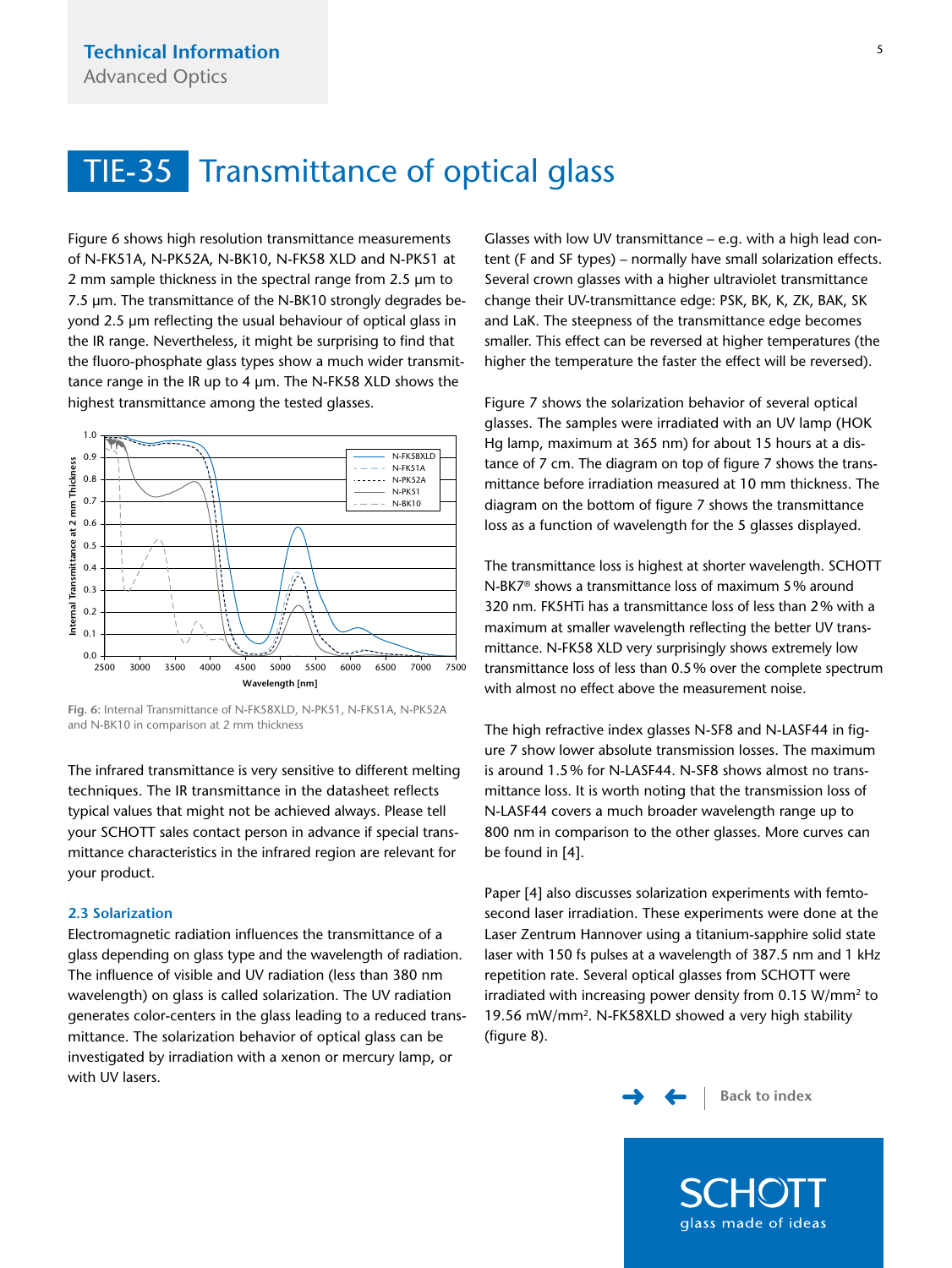<span id="page-5-0"></span>

**Fig. 7:** Solarization behavior of selected low and high refractive index glasses irradiated with a HOK lamp for 15 hours. Selected results from [4].



**Fig. 8:** Solarization behavior of selected low and high refractive index glasses irradiated with a titanium-sapphire fs laser at 387.5 nm for 10 minutes. Selected results from [4].

The influence of UV radiation can be partly suppressed by doping the glass with CeO<sub>2</sub>. The doping stabilizes the UVtransmittance edge but also shifts it to longer wavelengths. Therefore this way of stabilization is usually not very common to stabilize optical glass against UV radiation. Other stabilization methods with less impact on the UV edge are usually preferred. In the case of irradiation with sources of higher quantum energies (X-rays, γ-rays) CeO<sub>2</sub> doping proves protective. In the case of neutron and electron radiation the protective effect of  $CeO<sub>2</sub>$  doping depends on the glass type. Therefore the radiation load to which the glass will be exposed must be considered when choosing a certain optical glass.

CeO<sub>2</sub> doped glasses are indicated with a G plus number behind the glass name. Typical examples are: BK7G18, K5G20, LAK9G15, LF5G19 and SF6G05. More information can be found in technical information TIE-42 [5].

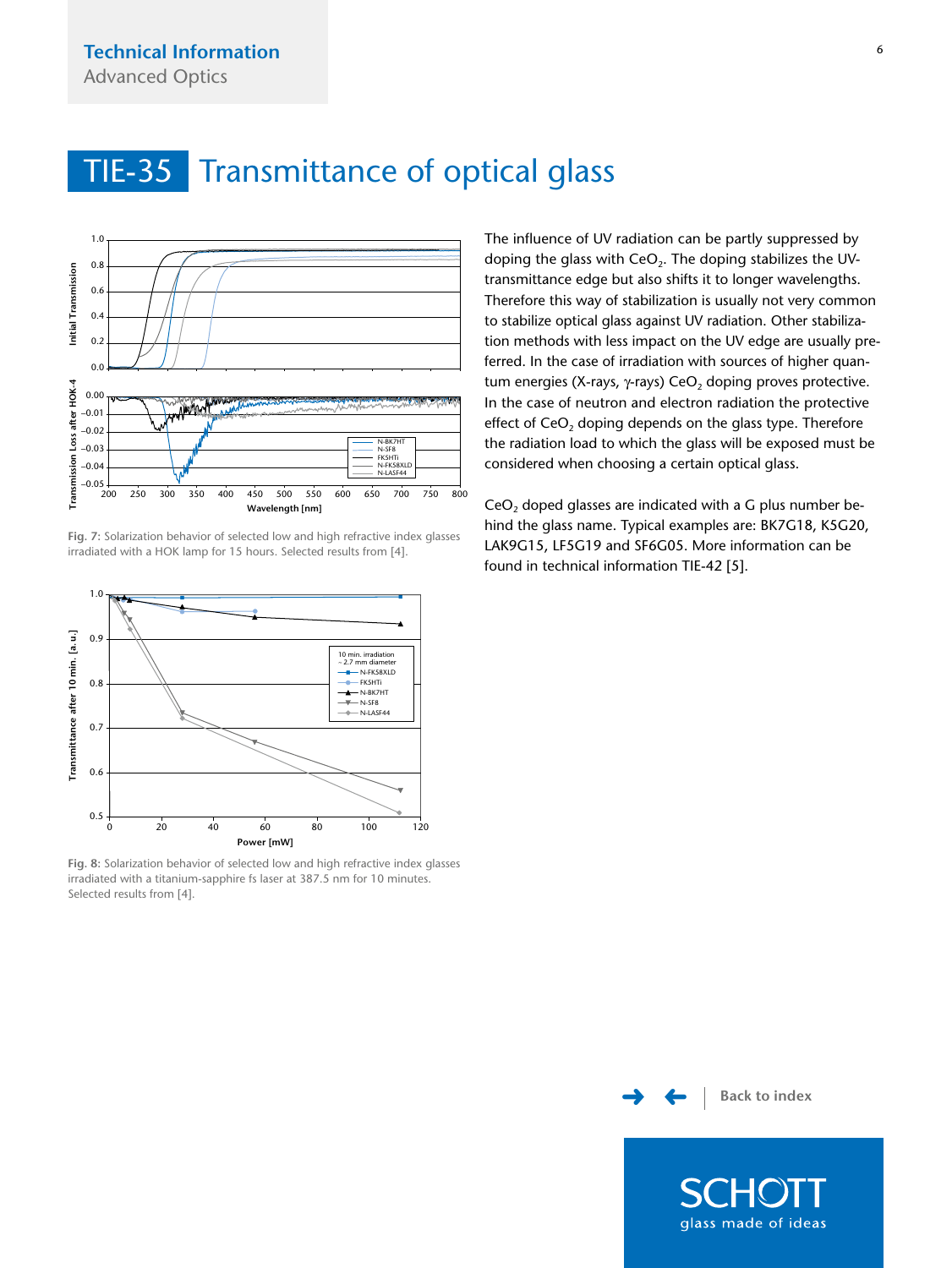### <span id="page-6-0"></span>**3. Measurement and specification**

### **3.1 Transmittance measurement setup**

The transmittance of optical glass is measured using double beam spectral photometers from the company Perkin Elmer with special modifications.

The standard setup enables to measure within a wavelength region from 250 nm up to 2500 nm. The measurement accuracy over the complete spectrum is about  $\pm 0.5$ %. Within 400 nm to 700 nm the accuracy is  $\pm$  0.3%. The wavelength can be measured with an accuracy of  $\pm 0.2$  nm and  $\pm 0.8$  nm. Standard measurement sample thickness is 25 mm (20 mm x 15 mm x 25 mm).



**Fig. 9:** Spectral photometer from Perkin-Elmer

With an improved setup it is possible to increase the transmittance measurement accuracy in the UV and visible range (200–850 nm) to  $\pm$  0.08% and in the near infrared range (850–2500 nm) to  $\pm$ 0.3% (with  $\pm$ 0.02 nm in the UV/VIS and  $\pm$ 0.08 nm in the NIR). Additionally it is possible to expand the wavelength range from 2500 nm to 16600 nm. Within this range the measurement accuracy is  $\pm 1\%$ .

#### **3.2 Transmittance specification**

SCHOTT attempts to achieve the best possible internal transmittance. However, due to cost and availability constraints, some deviations in the purity of the raw materials must be accepted. SCHOTT maintains minimum standards for the resulting deviations in internal transmission of melted glasses.

The spectral transmittance of the optical glasses for 10 mm and 25 mm thickness are listed in the data sheets. The transmittance data given in the data sheets comprises median values from several melts of a glass type in general expect for HT or HTultra (refer to chapter 3.3). Upon request minimum values for internal transmittance can be maintained. It should also be addressed in advance if special transmission characteristics in the infrared region are crucial for the application. Prior clarification of the delivery situation is required.

#### **3.3 Color code and UV cut of edge**

The color code is a description of the position and slope of the UV transmittance edge. The color code lists the wavelength  $\lambda_{so}$ and  $\lambda_{5}$ , at which the transmittance (including reflection losses) is 0.8 and 0.05 at 10 mm thickness. The values are rounded to 10 nm and are noted by eliminating the first digit. Color code 33/30 means for example  $\lambda_{80}$  = 330 nm and  $\lambda_5$  = 300 nm. For high index glass types with  $nd > 1.83$  the data of the color codes refer to the transmittance values 0.70 and 0.05 ( $\lambda_{70}$  and  $\lambda$ <sub>5</sub>) because of the high reflection loss of this glass (refer to figure 10).

The color code given in the data sheets should be regarded as a median value. Upon request minimum values for internal transmittance can be maintained. Prior clarification of the delivery situation is required. The color code is also represented in the ISO12123:2018 [6].

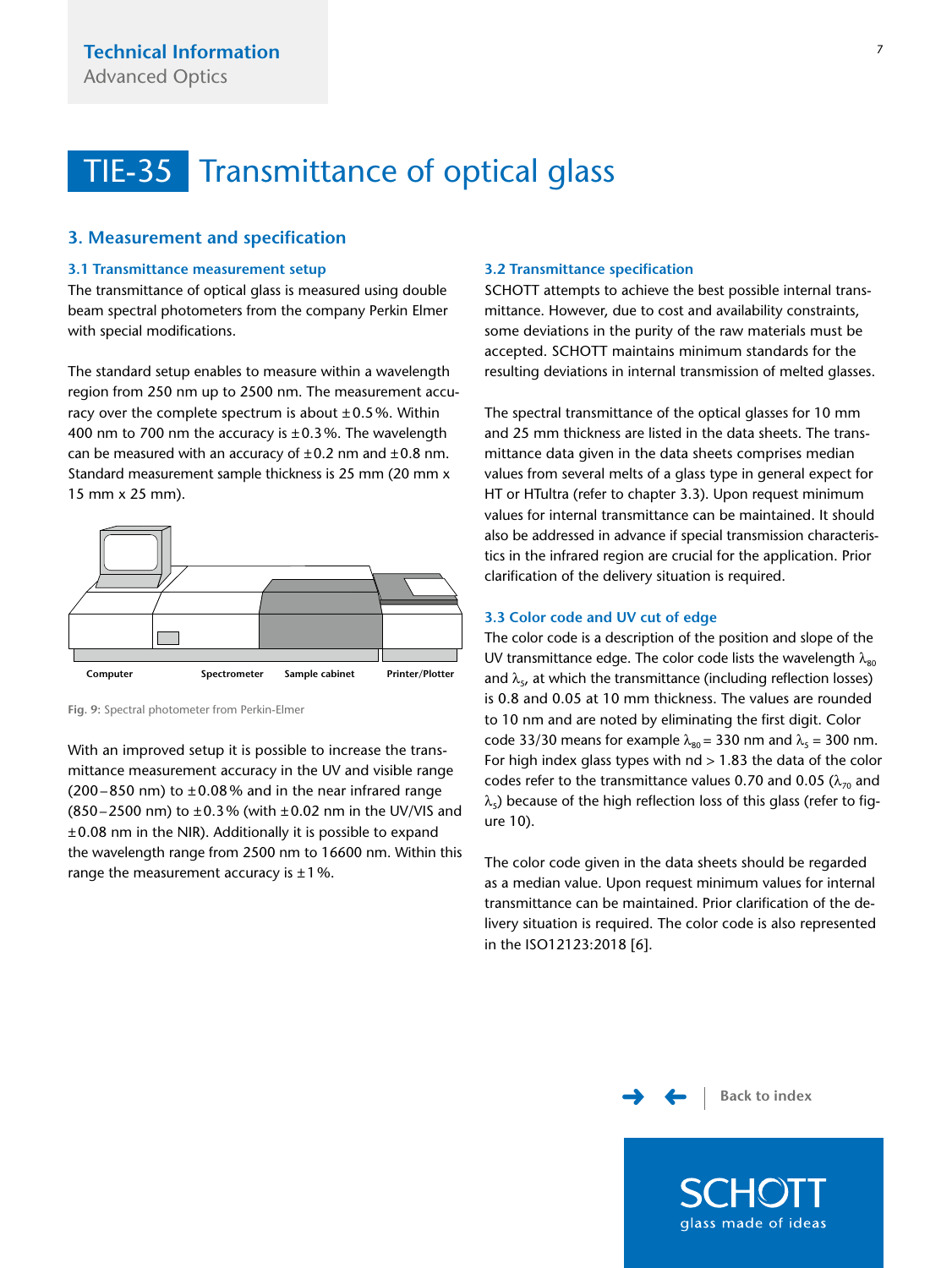<span id="page-7-0"></span>

**Fig. 10:** Color code definition for high index glass types

Additionally the UV cut-off edge is defined since the version 2018 of ISO 12123. In contrast to the color code the UV cutoff edge lists the wavelengths wavelength  $\lambda_{80}$  and  $\lambda_{10}$ .

In which the spectral internal transmittance (excluding reflection losses) is 0,8 and 0,1 at 10 mm thickness. The reflection loss can be calculated from the datasheet refractive index data for each wavelength.

#### **3.4 HT and HTultra quality**

Some glasses are offered in HT or HTultra quality (e.g. SF6, SF57 but also F2 and the I-Line glasses FK5, LLF1 and LF5). The internal transmittance of these glasses (absolute and color codes) exceeds the quality of the normal type especially in the visible range. Applications of high refractive index glasses strongly benefit from the improved transmittance at the UV edge. The HT and HTultra transmittance values given in the datasheets can be regarded as guaranteed minimum values in the visible spectral range. Figure 11 shows a comparison of SF57, SF57HTultra, N-SF57 and N-SF57HTultra.

The benefits of HT glasses are for example reduced thermal lensing in prims setups with long optical path lengths of digital projection applications, improved transmittance and color appearance in complex telezoom lens systems and better mesopic vision of binoculars.



**Fig. 11:** Comparison of SF57, N-SF57 and their HTultra variations

#### The following glasses are available in HT or HTultra quality:

| FK5HTi   | F <sub>2</sub> HT | N-SF57HT      |
|----------|-------------------|---------------|
| LF5HTi   | N-BAK4HT          | N-SF57HTultra |
| LLF1HTi  | N-BK7HT           | N-SF6HT       |
| N-BK7HTi | N-KZFS4HT*        | N-SF6HTultra  |
|          | N-LASF45HT*       | N-SK2HT       |
|          | N-LASF9HT*        |               |

\*will become inquiry glass as of 01/2022